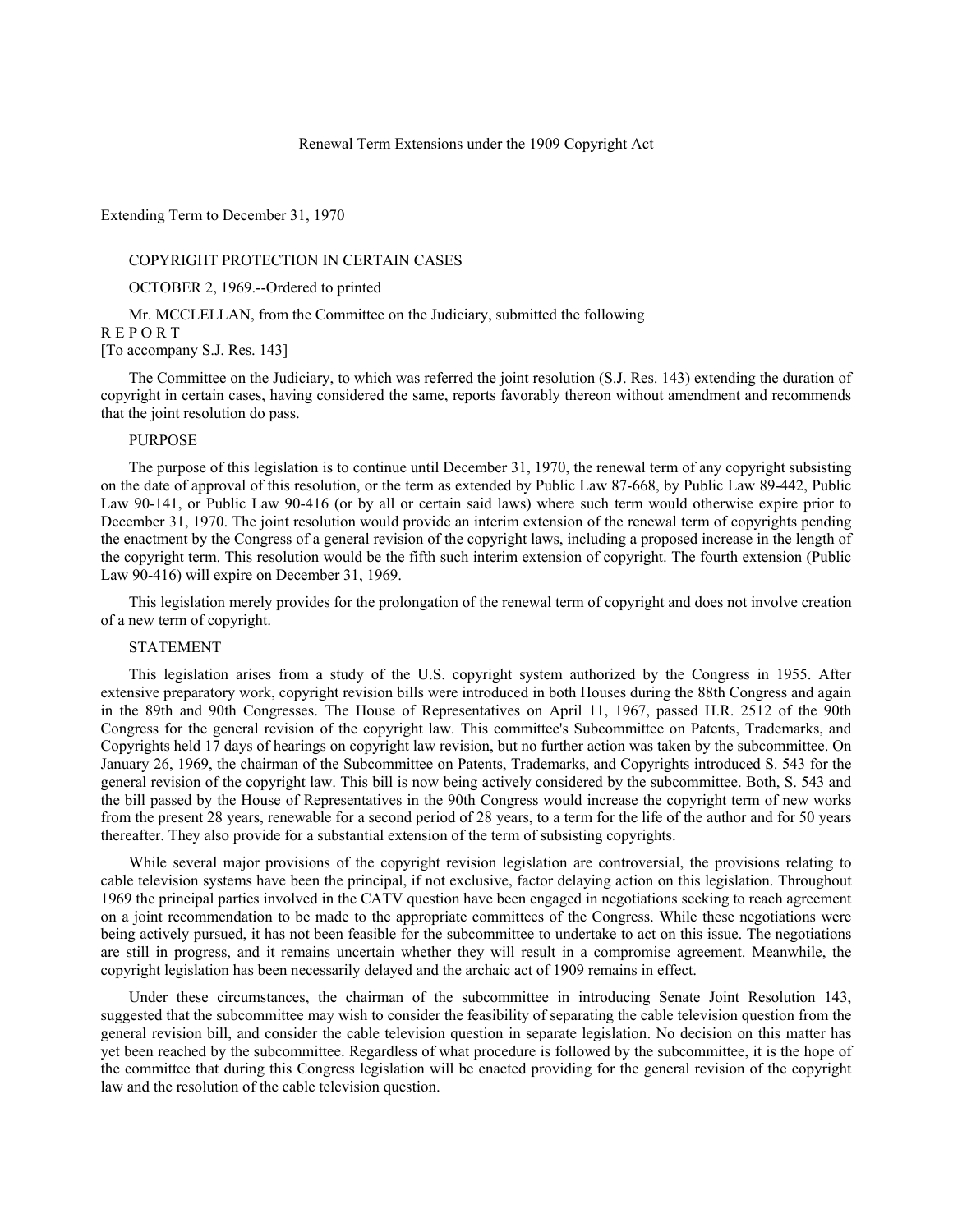Since the general revision bill has been unavoidably delayed, it seems desirable that the terms of expiring copyrights should be extended so that the copyright holders may enjoy the benefit of any increase in term that may be enacted by the Congress. It is the view of the committee that the same considerations that led to the enactment of the previous extensions warrant the approval of this joint resolution.

After a study of the joint resolution, the committee recommends that the legislation be favorably considered.

Form

Attached, hereto, is the report of the Librarian of Congress, dated August 22, 1969.

THE LIBRARIAN OF CONGRESS, *Washington, D.C., August 22, 1969*.

Form

HON. JAMES O. EASTLAND, *U.S. Senate Washington, D.C.*

DEAR SENATOR EASTLAND: This is in response to your letter of August 14, 1969, requesting our report on Senate Joint Resolution 143, extending the duration of copyright protection in certain cases. This joint resolution continues, until December 31, 1970, the renewal term of any copyright that would otherwise expire before that date, including renewal copyrights previously extended to December 31, 1969, by Public Laws 87-668, 89-442, 90-141, and 90-416.

The resolution, if enacted, would be the fifth in a series of interim extensions to continue temporarily the renewal term of expiring copyrights pending enactment of a comprehensive revision of the present copyright law. The proposed new copyright law (S. 543) increases the duration of copyright and extends the total available term of all subsisting copyrights from 56 to 75 years. The purpose of the joint resolution, and of previous interim extensions, is to prevent works already in their second copyright term from falling into the public domain for the time being, so that they may enjoy the 75-year term when the anticipated new copyright law becomes effective.

The urgent need for complete revision of the anachronistic 1909 copyright law now in effect is widely recognized. Rapid development of new information, entertainment, and communications media creates a progression of copyright problems. Ironically, while expanding technology increases the need for copyright revision, it also creates new and difficult issues whose resolution has delayed the revision program.

Significant steps in the advancement of the 1967 revision bill (H.R. 2512, S. 597) were its passage by the House of Representatives on April 11, 1967, and the conclusion of public hearings before the Subcommittee on Patents, Trademarks, and Copyrights of the Senate Committee on the Judiciary during the 90th Congress. Further congressional action in the 90th Congress was precluded by the continuing controversy over cable television. The Supreme Court's 1969 decisions on the copyright and regulatory aspects of cable television have failed to bring this problem any closer to a solution.

A series of subcommittee-sponsored and privately initiated meetings has also failed to resolve the problem, although some progress has been reported. A proposed agreement worked out by the staffs of the National Association of Broadcasters and the National Cable Television Association was not accepted by the board of directors of the NAB. Under these circumstances Senator McClellan, chairman of the Senate Judiciary Subcommittee on Patents, Trademarks, and Copyrights, introduced Joint Resolution 143 on August 5, 1969. At that time he issued a statement indicating that he is ''now reluctantly prepared to support the separation of the CATV issue from the general copyright revision bill,'' and noting his concern that, unless this is done, ''the entire revision effort may well collapse.''

I share Senator McClellan's hope that, with the CATV controversy removed, the general revision bill will be promptly enacted. In any event, another interim extension is necessary to preserve subsisting copyrights until Congress acts on the general bill.

I strongly support Senate Joint Resolution 143 as a means of preserving the continuity and momentum of the program for general revision of the copyright law. At the same time, I share the concern that to delay enactment of a new copyright law any further will seriously jeopardize its chances for eventual passage. I hope that this fifth interim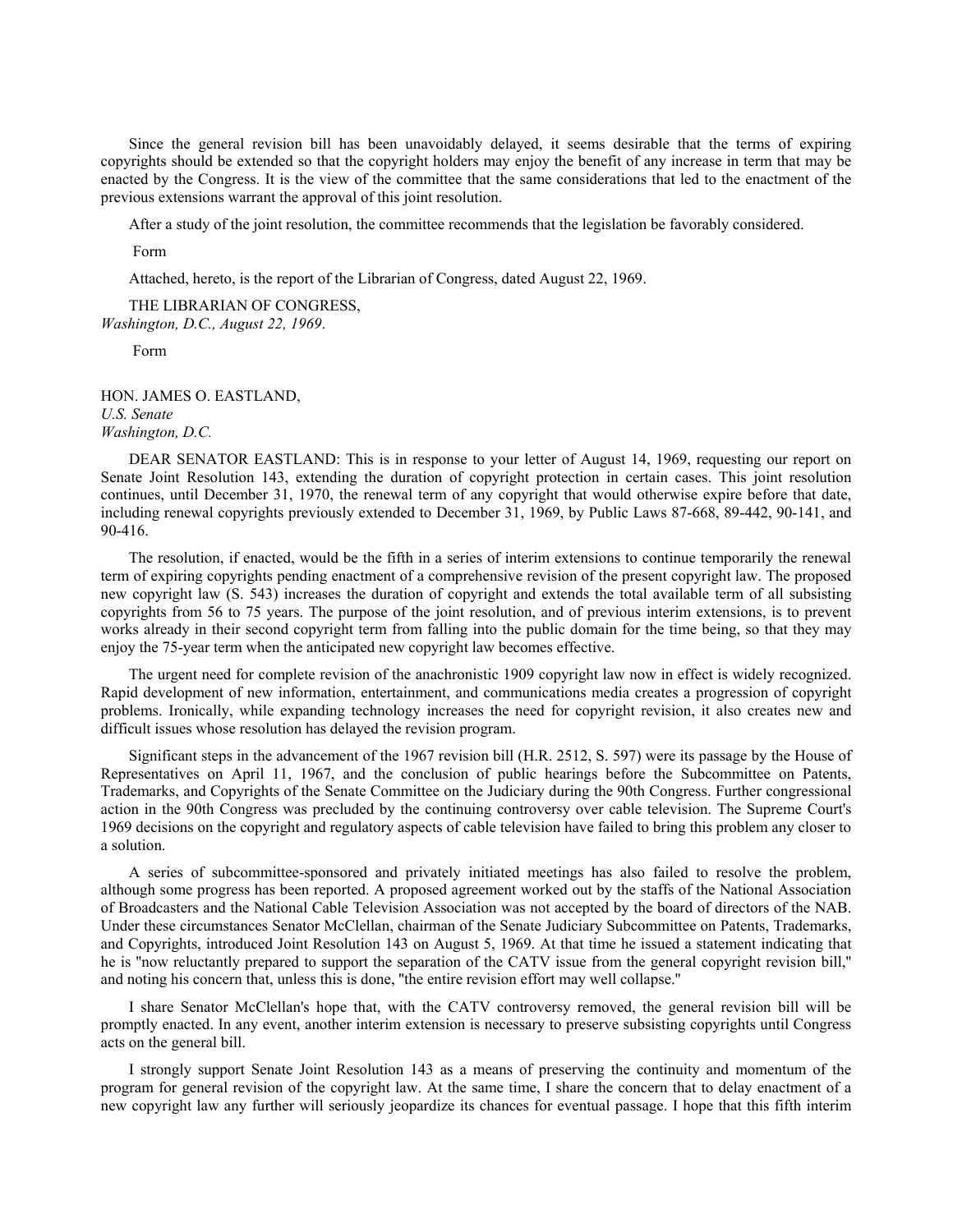extension of subsisting copyrights will be the last of the series, and will be closely followed by the enactment of a much needed new copyright law for the United States. I believe this goal is sufficiently important to warrant the efforts essential to its achievement before the expiration of the extension on December 31, 1970.

Sincerely yours,

L. QUINCY MUMFORD, *Librarian of Congress.*

#### EXTENDING THE DURATION OF COPYRIGHT PROTECTION IN CERTAIN CASES

NOVEMBER 18, 1969.--Committed to the Committee of the Whole House on the State of the Union and ordered to be printed

Mr. KASTENMEIER, from the Committee on the Judiciary, submitted the following R E P O R T

[To accompany S.J. Res. 143]

The Committee on the Judiciary, to whom was referred the joint resolution (S.J.Res. 143), extending the duration of copyright in certain cases, having considered the same, report favorably thereon without amendment and recommend that the joint resolution do pass.

### PURPOSE

The purpose of Senate Joint Resolution 143 is to continue until December 31, 1970, the renewal term of any copyright subsisting on the date of approval of this resolution, or the term as extended by Public Law 87-668, by Public Law 89-442, by Public Law 90-141, or by Public Law 90-416 (or by all or certain of said laws), where such term would otherwise expire prior to December 31, 1970. The joint resolution would thus provide an interim extension of the renewal term of copyrights pending the enactment by the Congress of a general revision of the copyright law, including a proposed increase in the length of the copyright term. Enactment of this legislation would mark the fifth such interim extension. The fourth extension, provided by Public Law 90-416, will expire on December 31, 1969.

It should be noted that the legislation would merely provide a prolongation of the renewal term of copyrights that are about to expire; it would not create a new term of copyright.

# STATEMENT

For its report herein, the Committee adopts in substance the report on this measure filed by the Senate Committee on the Judiciary (S. Rept. No. 91-447, 91st Cong., 1st Sess.) reading as follows:

This legislation arises from a study of the U.S. copyright system authorized by the Congress in 1955. After extensive preparatory work, copyright revision bills were introduced in both Houses during the 88th Congress and again in the 89th and 90th Congresses. The House of Representatives on April 11, 1967, passed H.R. 2512 of the 90th Congress for the general revision of the copyright law. This committee's Subcommittee on Patents, Trademarks, and Copyrights held 17 days of hearings on copyright law revision, but no further action was taken by the subcommittee. On January 26, 1969, the chairman of the Subcommittee on Patents, Trademarks, and Copyrights introduced S. 543 for the general revision of the copyright law. This bill is now being actively considered by the subcommittee. Both S. 543 and the bill passed by the House of Representatives in the 90th Congress would increase the copyright term of new works from the present 28 years, renewable for a second period of 28 years, to a term for the life of the author and for 50 years thereafter. They also provide for a substantial extension of the term of subsisting copyrights.

While several major provisions of the copyright revision legislation are controversial, the provisions relating to cable television systems have been the principal, if not exclusive, factor delaying action on this legislation. Throughout 1969 the principal parties involved in the CATV question have been engaged in negotiations seeking to reach agreement on a joint recommendation to be made to the appropriate committees of the Congress. While these negotiations were being actively pursued, it has not been feasible for the subcommittee to undertake to act on this issue. The negotiations are still in progress, and it remains uncertain whether they will result in a compromise agreement. Meanwhile, the copyright legislation has been necessarily delayed and the archaic act of 1909 remains in effect.

Under these circumstances, the chairman of the subcommittee in introducing Senate Joint Resolution 143, suggested that the subcommittee may wish to consider the feasibility of separating the cable television question from the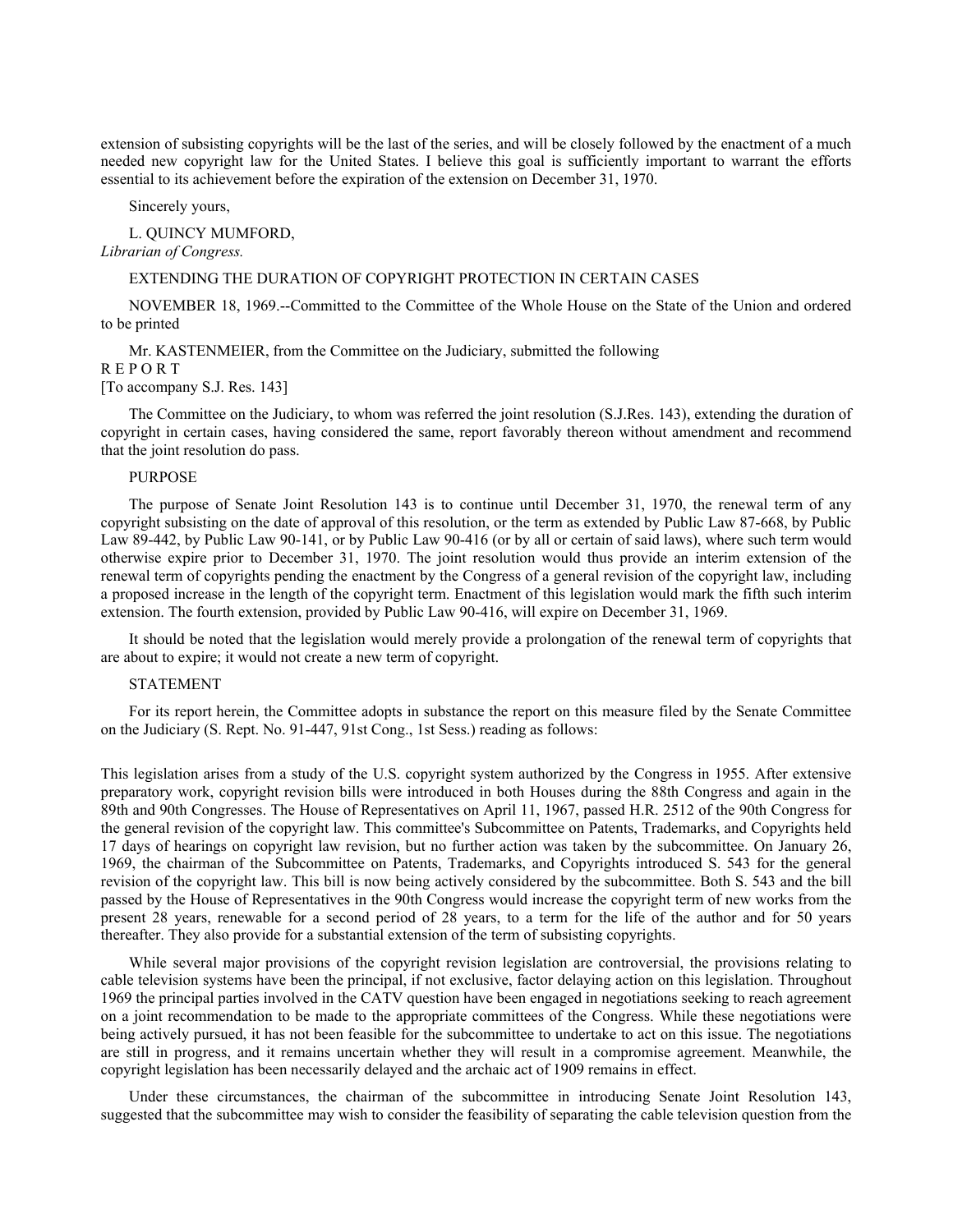general revision bill, and consider the cable television question in separate legislation. No decision on this matter has yet been reached by the subcommittee. Regardless of what procedure is followed by the subcommittee, it is the hope of the committee that during this Congress legislation will be enacted providing for the general revision of the copyright law and the resolution of the cable television question.

The committee agrees with the Senate Committee on the Judiciary that since the general revision bill has been unavoidably delayed, it seems desirable that the terms of expiring copyrights should be extended so that the copyright holders may enjoy the benefit of any increase in term that may be enacted by the Congress. It is the view of the committee that the same considerations that led to the enactment of the previous extensions warrant the approval of this joint resolution.

After a study of the joint resolution, the committee recommends that the legislation be favorably considered.

Form

Attached hereto is the report of the Librarian of Congress, dated October 23, 1969.

THE LIBRARIAN OF CONGRESS, *Washington, D.C., October 23, 1969.*

Hon. EMANUEL CELLER, *Chairman, Committee on the Judiciary, U.S. House of Representatives, Washington, D.C.*

DEAR MR. CELLER: This is in response to your letter of October 13, 1969, requesting our report on Senate Joint Resolution 143, extending the duration of copyright protection in certain cases. This joint resolution, which passed the Senate on October 6, 1969, continues, until December 31, 1970, the renewal term of any copyright that would otherwise expire before that date, including renewal copyrights previously extended to December 31, 1969, by Public Laws 87- 668, 89-442, 90-141, and 90-416.

If enacted, the resolution would be the fifth in a series of interim extensions to continue temporarily the renewal term of expiring copyrights pending enactment of a comprehensive revision of the present copyright law. The proposed new copyright law, which was passed by the House of Representatives in the 90th Congress on April 11, 1967 (H.R. 2512) and is now under active consideration by the Senate Judiciary Committee (S. 453), increases the duration of copyright and extends the total available term of all subsisting copyrights from 56 to 75 years. The purpose of the joint resolution, and of previous interim extensions, is to prevent works already in their second copyright term from falling into the public domain for the time being, so that they may enjoy the 75-year term when the anticipated new copyright law becomes effective.

The urgent need for complete revision of the anachronistic 1909 copyright law now in effect is widely recognized. At the same time, the rapid development of new information, entertainment, and communications media has created a progression of new copyright problems. Ironically, while expanding technology increases the need for copyright revision, it also creates new and difficult issues whose resolution has delayed the revision program.

Following House passage of the 1967 revision bill, the Senate Judiciary Subcommittee on Patents, Trademarks, and Copyrights concluded extensive public hearings on the bill, but further congressional action in the 90th Congress was precluded by the continuing controversy over cable television. The Supreme Court's 1968 decisions on the copyright and regulatory aspects of cable television failed to bring the problem any closer to a solution and, although some progress was reported, a series of meetings sponsored by the Senate subcommittee and the private interests also failed to resolve the issue. A proposed agreement worked out by the staffs of the National Association of Broadcasters and the National Cable Television Association was not accepted by the Board of Directors of the NAG. Under these circumstances, Senator McClellan, chairman of the Senate Judiciary Subcommittee announced his determination to proceed immediately toward Senate action on the revision bill in this session of the 91st Congress, and work toward this end is progressing rapidly at the present time.

I strongly support Senate Joint Resolution 143 as a means of preserving the continuity and momentum of the program for general revision of the copyright law. At the same time, I continue to be seriously concerned about the effect any further delays in consideration of the general revision will have on its chances for eventual passage. It is important that this fifth interim extension of subsisting copyright be the last of the series, and that it be followed closely